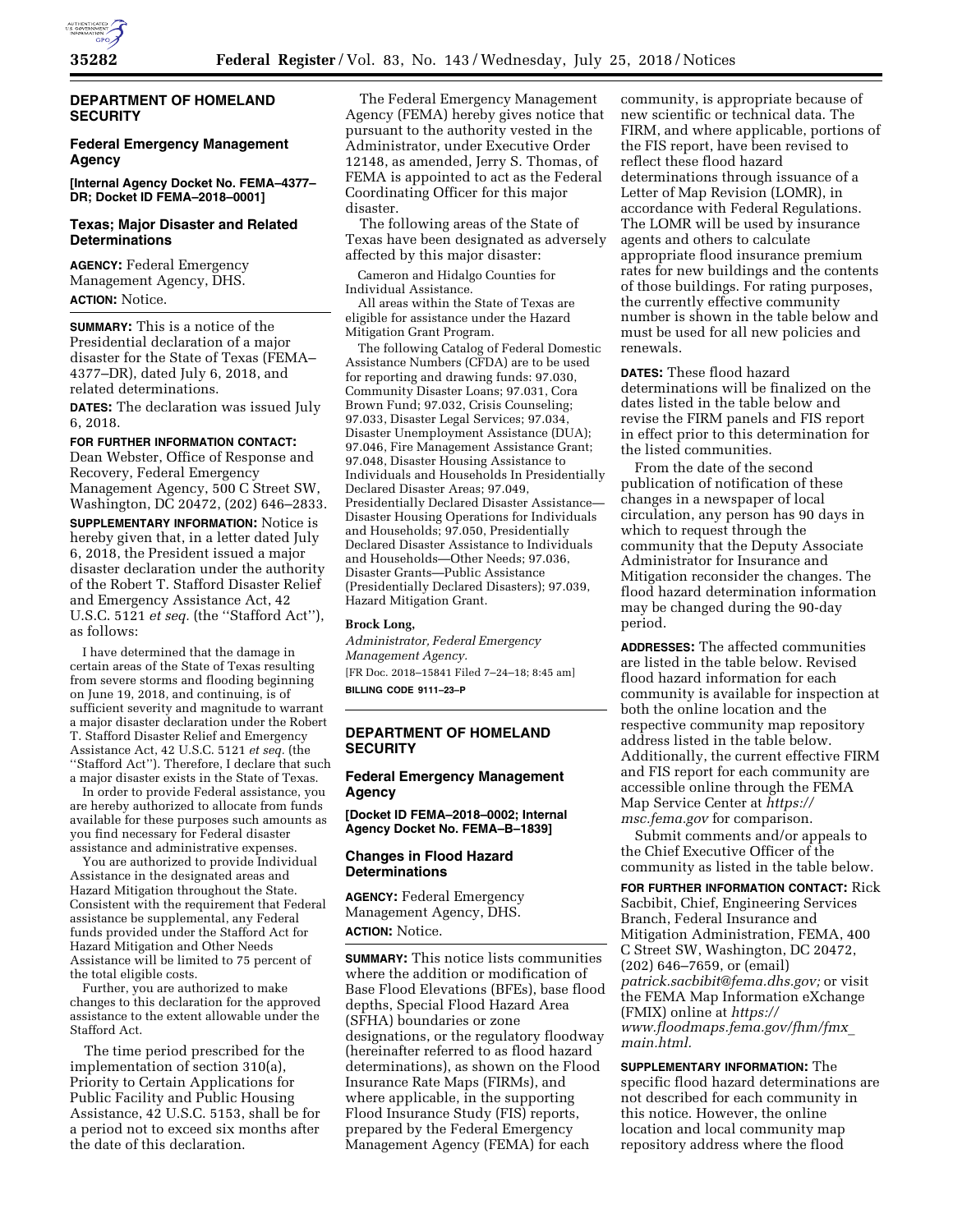hazard determination information is available for inspection is provided.

Any request for reconsideration of flood hazard determinations must be submitted to the Chief Executive Officer of the community as listed in the table below.

The modifications are made pursuant to section 201 of the Flood Disaster Protection Act of 1973, 42 U.S.C. 4105, and are in accordance with the National Flood Insurance Act of 1968, 42 U.S.C. 4001 *et seq.,* and with 44 CFR part 65.

The FIRM and FIS report are the basis of the floodplain management measures that the community is required either to adopt or to show evidence of having in effect in order to qualify or remain qualified for participation in the

National Flood Insurance Program (NFIP).

These flood hazard determinations, together with the floodplain management criteria required by 44 CFR 60.3, are the minimum that are required. They should not be construed to mean that the community must change any existing ordinances that are more stringent in their floodplain management requirements. The community may at any time enact stricter requirements of its own or pursuant to policies established by other Federal, State, or regional entities. The flood hazard determinations are in accordance with 44 CFR 65.4.

The affected communities are listed in the following table. Flood hazard

determination information for each community is available for inspection at both the online location and the respective community map repository address listed in the table below. Additionally, the current effective FIRM and FIS report for each community are accessible online through the FEMA Map Service Center at *[https://](https://msc.fema.gov) [msc.fema.gov](https://msc.fema.gov)* for comparison.

(Catalog of Federal Domestic Assistance No. 97.022, ''Flood Insurance.'')

## **David I. Maurstad,**

*Deputy Associate Administrator for Insurance and Mitigation, Department of Homeland Security, Federal Emergency Management Agency.* 

| State and county  | Location and<br>case No.                                                  | Chief executive officer of<br>community                                                                                                                | Community map<br>repository                                                                       | Online location of letter of map<br>revision   | Date of modification | Community,<br>No. |
|-------------------|---------------------------------------------------------------------------|--------------------------------------------------------------------------------------------------------------------------------------------------------|---------------------------------------------------------------------------------------------------|------------------------------------------------|----------------------|-------------------|
| Arizona: Maricopa | Unincorporated<br>Areas of Mari-<br>copa County<br>$(17 - 09 -$<br>2756P) | The Honorable Steve<br>Chucri, Chairman,<br>Board of Supervisors,<br>Maricopa County, 301<br>West Jefferson Street<br>10th Floor, Phoenix,<br>AZ 85003 | Flood Control District of<br>Maricopa County, 2801<br>West Durango Street,<br>Phoenix. AZ 85009   | https://msc.fema.gov/portal/<br>advanceSearch. | Sep. 28, 2018        | 040037            |
| California:       |                                                                           |                                                                                                                                                        |                                                                                                   |                                                |                      |                   |
| Orange            | City of Irvine<br>$(18 - 09 -$<br>0287P)                                  | The Honorable Donald P.<br>Wagner, Mayor, City of<br>Irvine, 1 Civic Center<br>Plaza, Irvine, CA<br>92606                                              | City Hall, 1 Civic Center<br>Plaza, Irvine, CA<br>92606                                           | https://msc.fema.gov/portal/<br>advanceSearch. | Oct. 5, 2018         | 060222            |
| Santa Clara       | Town of Los<br>Altos Hills (17-<br>09-0578P)                              | The Honorable John<br>Radford, Mayor, Town<br>of Los Altos Hills,<br>26379 Fremont Road,<br>Los Altos Hills, CA<br>94022                               | Town Hall, 26379 Fre-<br>mont Road, Los Altos,<br>Hills, CA 94022                                 | https://msc.fema.gov/portal/<br>advanceSearch. | Oct. 9, 2018         | 060342            |
| Ventura           | City of Simi Val-<br>ley (18-09-<br>0442P)                                | The Honorable Bob<br>Huber, Mayor, City of<br>Simi Valley, 2929 Tapo<br>Canyon Road, Simi<br><b>Valley, CA 93063</b>                                   | City Hall, 2929 Tapo<br>Canyon Road, Simi<br><b>Valley, CA 93063</b>                              | https://msc.fema.gov/portal/<br>advanceSearch. | Sep. 27, 2018        | 060421            |
| Florida:          |                                                                           |                                                                                                                                                        |                                                                                                   |                                                |                      |                   |
| Duval             | City of Jackson-<br>ville (18-04-<br>0586P)                               | The Honorable Lenny<br>Curry, Mayor, City of<br>Jacksonville, 117 West<br>Duval Street, Suite<br>400, Jacksonville, FL<br>32202                        | City Hall, 117 West Duval<br>Street, Jacksonville, FL<br>32202.                                   | https://msc.fema.gov/portal/<br>advanceSearch. | Sep. 21, 2018        | 120077            |
| St. Johns         | Unincorporated<br>Areas of St.<br>Johns County<br>$(18 - 04 -$<br>0875P)  | The Honorable Henry<br>Dean, Chairman, St.<br>Johns County Board of<br>Commissioners, 500<br>San Sebastian View,<br>St. Augustine, FL<br>32084         | St. Johns County Admin-<br>istration Building, 4020<br>Lewis Speedway, St.<br>Augustine, FL 32084 | https://msc.fema.gov/portal/<br>advanceSearch. | Oct. 4, 2018         | 125147            |
| St. Johns         | Unincorporated<br>Areas of St.<br>Johns County<br>$(18 - 04 -$<br>2412P)  | The Honorable Henry<br>Dean, Chairman, St.<br>Johns County Board of<br>Commissioners, 500<br>San Sebastian View,<br>St. Augustine, FL<br>32084         | St. Johns County Admin-<br>istration Building, 4020<br>Lewis Speedway, St.<br>Augustine, FL 32084 | https://msc.fema.gov/portal/<br>advanceSearch. | Oct. 5, 2018         | 125147            |
| Illinois:         |                                                                           |                                                                                                                                                        |                                                                                                   |                                                |                      |                   |
| Cook              | Village of Orland<br>Park (18-05-<br>2733P)                               | The Honorable Keith<br>Pekau, Village Presi-<br>dent, Village of Orland<br>Park, 14700 South<br>Ravinia Avenue,<br>Orland Park, IL 60462               | Village Hall, 14700 South<br>Ravinia Avenue,<br>Orland Park, IL 60462                             | https://msc.fema.gov/portal/<br>advanceSearch. | Sep. 21, 2018        | 170140            |
| Kane              | Village of Gil-<br>berts (17-05-<br>3110P)                                | The Honorable Rick Zirk,<br>Village President, Vil-<br>lage of Gilberts, 87<br>Galligan Road, Gil-<br>berts, IL 60136                                  | Village Hall, 87 Galligan<br>Road, Gilberts, IL<br>60136                                          | https://msc.fema.gov/portal/<br>advanceSearch. | Sep. 20, 2018        | 170326            |